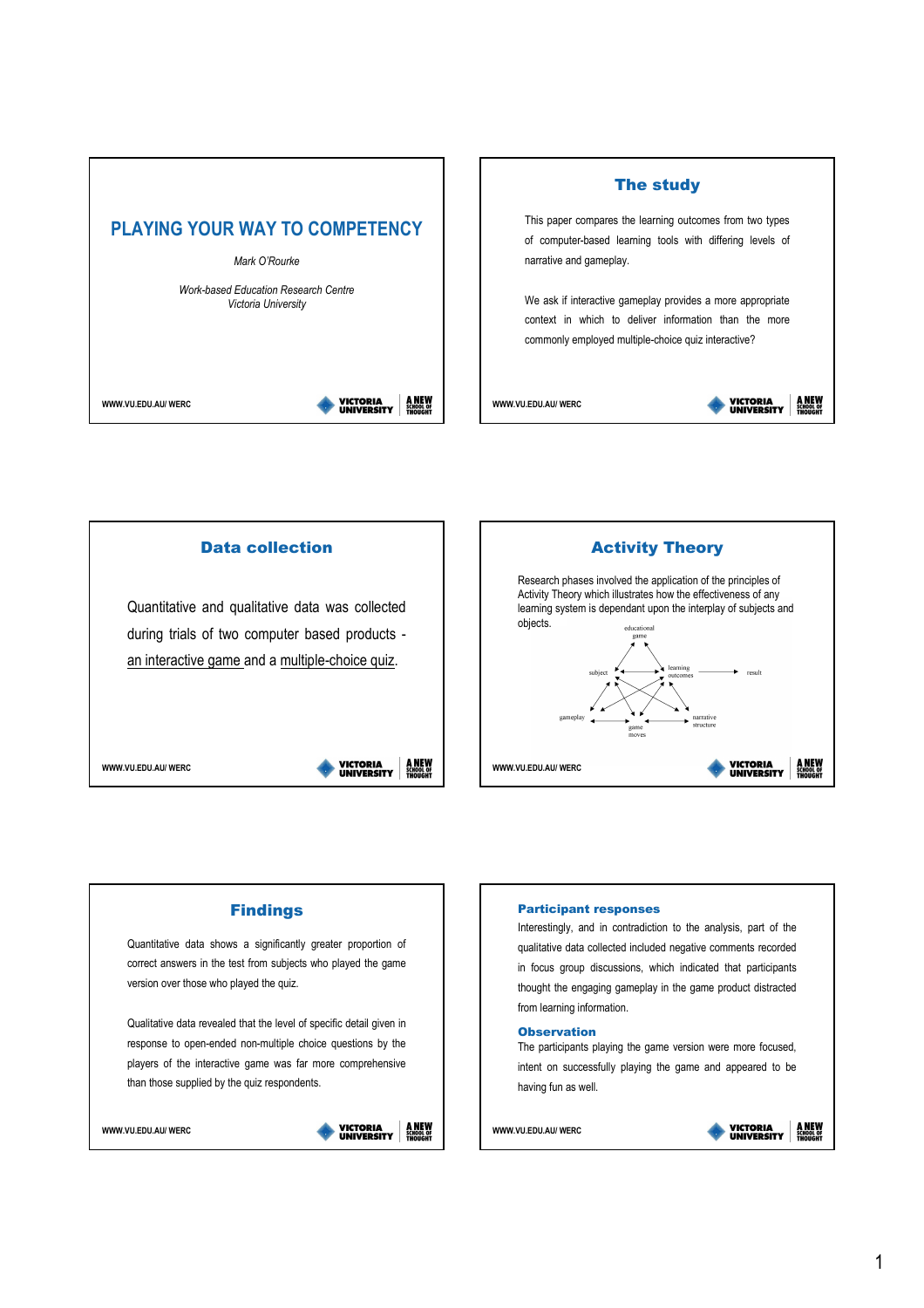# Game vs Quiz – the differences

Subjects playing the quiz version reported negative aspects including "insufficient feedback" and "no enticement to continue". However, the amount of informative fact-based feedback was no greater in the game version than what these subjects experienced in the quiz. What did differ was that the information in the game was delivered throughout the game environment and reinforced by players having to revisit specific information in the gameplay.

WWW.VILEDU.AU/ WERC

**VICTORIA<br>UNIVERSITY A NEW**<br>SCHOOL OF

# Perception vs reality

In spite of the perception within groups that the quiz seemed to be more focused on delivery of information, and that the game version was fun and not so focused on learning; it is observed from this study that learning outcomes, as well as user engagement, are improved with the introduction of narrative elements and increased interactivity.

WWW.VU.EDU.AU/ WERC





## Games for Training

Computer games have the capacity to become important learning systems because:

- they engage participants by making them active agents in their own learning rather than passive consumers of received knowledge.
- game players adopt and invest in new identities through gameplay, thus allowing learners to take risks and imagine themselves in the roles they are training to achieve.



- New tools that are action and goal oriented
- Play the game first and then are introduced to real world elements
- Players are active agents, they must understand the design/world to participate
- Customise their own learning-make choices about where to go and what to do Deep learning requires extended commitment, taking on a new identity and investing in it - ie taking on a new role at work
- Smart tools (tools and technologies) allow learners to extend themselves into the world being investigated
- Well ordered problems tackling hard problems first leads to bad practices
- Pleasantly frustrating- learning works best when new challenges are pleasantly frustrating. Motivation lies in challenges that feel challenging, but doable Expertise develops through cycles of learning and practicing
- Information "On Demand" and "Just in Time"
- Fish tanks (ZPD)- simplified system that displays critical variables and their interactions that are obscured in highly complex real world situations
- Sandboxes-safe havens to explore and learn-relate back to OHS People do not like practicing skills out of context over and over
- 
- System Thinking -people learn skills, strategies, and ideas when they see how they fit into an overall larger system to which they give meaning **A NEW**<br>SCHOOL OF